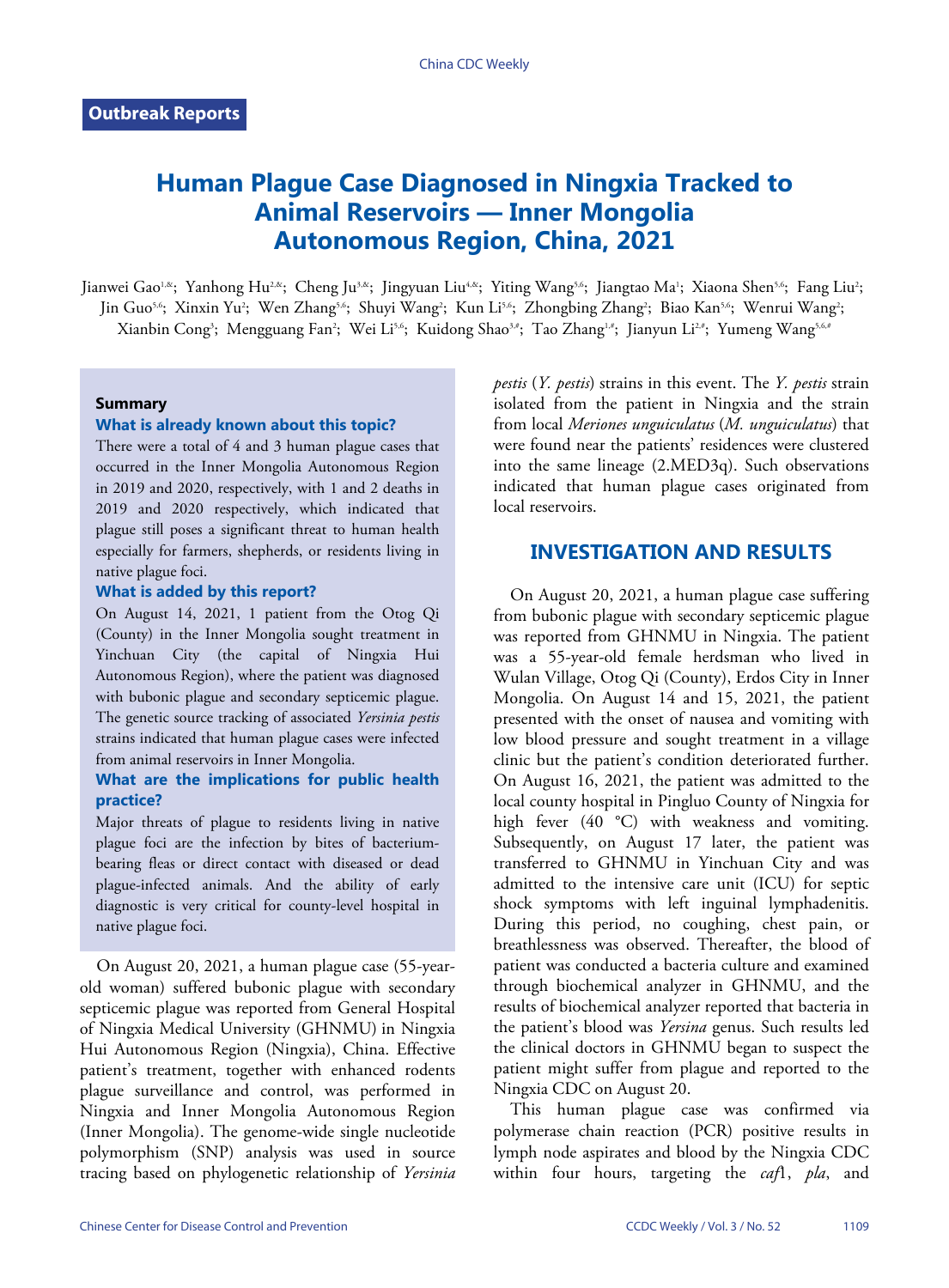*YPO0392* genes of *Y. pestis* (*[1](#page-3-0)*), as well as the positive results of the colloidal gold-immunochromatography assay and reverse indirect hemagglutination assay (RIHA) test targeting the F1 antigen in lymph node aspirates and blood. The titer of RIHA for the lymph node aspirates and blood were 1∶64 and 1∶128, respectively. In addition, the bacteria isolated from blood were identified as *Y. pestis* by Gram staining, microscopy, and a phage lysis test. While, the PCR assays for the patient were negative in the sputum and throat specimens of the patient.

Based on clinical manifestations and laboratory test results, the patient was diagnosed with bubonic plague with secondary septicemic plague and she was treated with antibiotics (streptomycin and ciprofloxacin) and recovered on September 6, 2021.

One *Y. pestis* (Ningxia 2021) isolated from the 55 year-old patient was sequenced by Ningxia CDC. Meanwhile, one strain (Neimeng 2021) isolated from *M. unguiculatus* eighty meters away from the house of the patient was isolated and sequenced by Inner Mongolia CDC. Under the source tracing mechanism of the Chinese Pathogen Identification Net (CPIN), the patient-related (Ningxia 2021), the strain from *M. unguiculatus* in Inner Mongolia (Neimeng 2021), *Y. pestis* strains isolated from Inner Mongolia in 2019, together with *Y. pestis* genomes in CPIN were compared by the genome-wide SNPs (*[2](#page-3-1)*). As shown in [Figure 1A](#page-2-0), the strain isolated from the patient and the strain isolated from *M.unguiculatus* 80 meters away from the houses of patient were clustered as 2.MED3q lineage, a lineage inherently belonging to the *Y. pestis* in the Erdos Plateaus *M. unguiculatus* plague focus in Inner Mongolia in 2019 (*[2](#page-3-1)*).

In this *Y. pestis* infection event, the patient was a shepherd, and the family of the patient lived in a comparatively independent house that was located on the Ordos Plateaus *M. unguiculatus* plague focus in Inner Mongolia. There were a total of six families together with the patient's family within a threekilometer radius away from the house of the patient. According to reports from local residents, in the past two months, several dead *M. unguiculatus* had been found in the region before the case of human plague occurred. Because there were a total of four and three human plague cases occurred in the Inner Mongolia in 2019 and 2020, respectively, with 1 and 2 deaths in 2019 and 2020, respectively, and there were 2 *Y. pestis* strains isolated from *M. unguiculatus* plague focus in Otog Qi in 2019, thus regulations were performing in Inner Mongolia that the local residents should be alerted to dead reservoirs and were required to report

to local CDCs once the affected areas were found. The family of patient just had moved from Ningxia and been employed by a local inhabitant for only one year, so they did not know of the regulations and neglected to report dead rat phenomenon. Other five families' residents reported the abnormal dead rats phenomenon, and local professional staff conducted rodenticides in residential surrounding areas, but nothing less than the areas patient lived in was left.

After the human plague was confirmed, an enhanced rodent surveillance campaign was performed. A total of 2 recently dead *M. unguiculatus* were found, and the *Y. pestis* strain was isolated from each dead rat, with one just 80 meters away from the house of patient; in addition, over 70 fleas were found on the rat. In addition, there were a large number of fleas inhabiting those reported reservoirs. Such an observation indicated that serious *M. unguiculatus* plague epizootics with plenty of fleas existed in the patient's living areas and that the patient might have been infected from a flea bite.

## **PUBLIC HEALTH RESPONSE**

First, before the 55-year-old patient was diagnosed as having plague, she sought treatment in 4 clinics or hospitals in Inner Mongolia and Ningxia. Therefore, it is critical to strengthen professional training for local clinicians in order to recognize and identify the disease earlier and be alerting to various forms of plague. In addition, the patient suffered from bubonic plague with secondary septicemic plague; unlike the pneumonic plague, the bubonic and the septicemic plague has limited the ability of person-to-person transmission (*[3](#page-3-2)*). Therefore, more reasonable public health measures should be recommended in affected areas.

Secondly, since the human plague cases occurred in 2019 and 2020, the local CDCs had offered the local farmers or shepherds a Health Box [which included insect repellent (DEET), thermometer and report card et al.]. Corresponding educational efforts should be enhanced to promote behaviors such as wearing long pants and applying DEET to anyone engaged in outdoor activities in plague focus area; reporting rodent die-offs; avoiding direct contact with sick or dead wild animals (e.g., foxes or rabbits); using insecticides and rodenticides to eliminate the fleas and the host animals simultaneously, or insecticide be priority to animal plague control.

Thirdly, the Ordos Plateaus *M. unguiculatus* plague focus in Inner Mongolia is also adjacent to Ningxia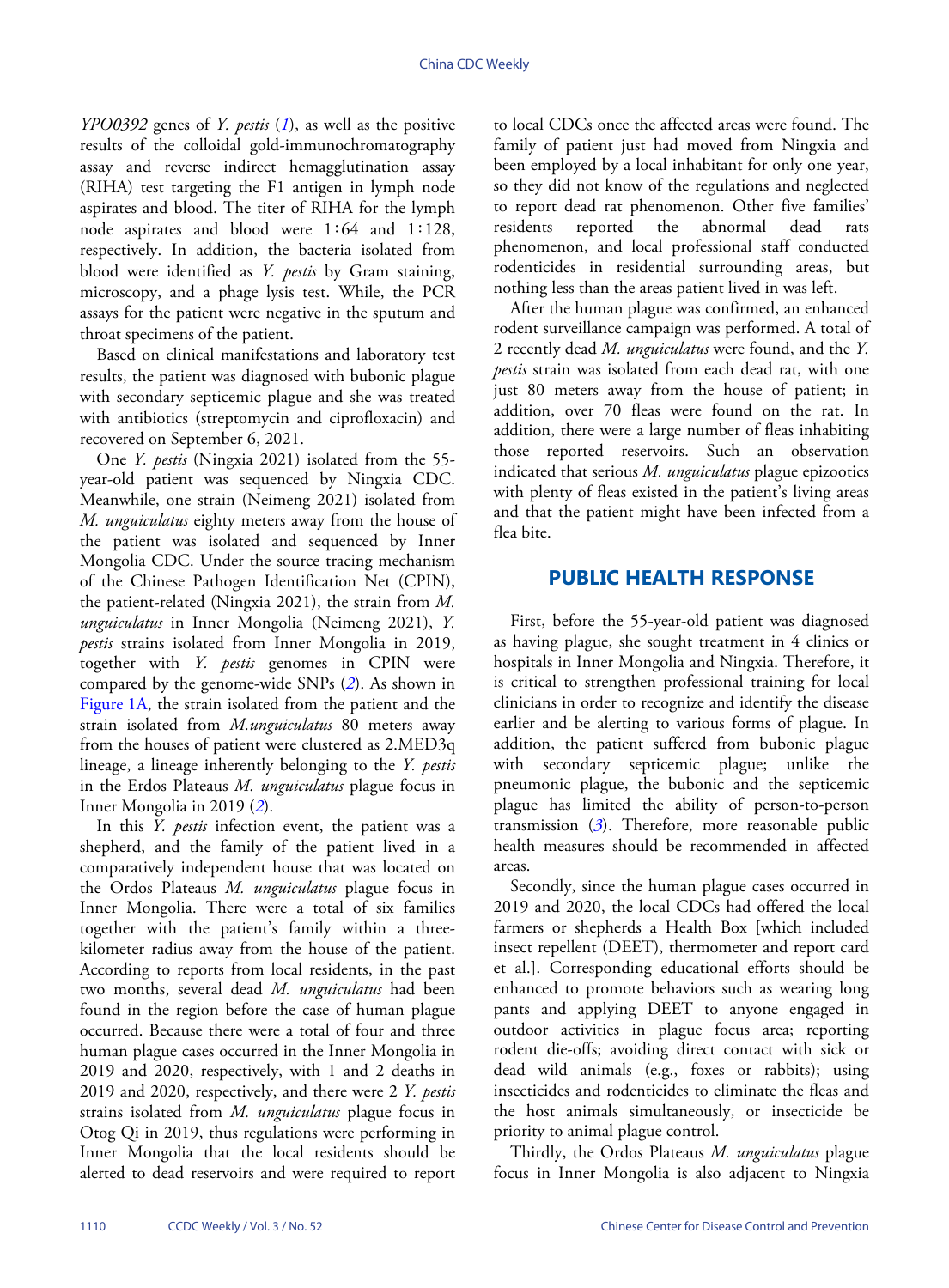#### **China CDC Weekly**

<span id="page-2-0"></span>

FIGURE 1. Geographical distribution and phylogenetic relationship of patients and various epizootics in Inner Mongolia and Ningxia. (A) Phylogenetic relationship based on whole genomic SNPs in Y. pestis 2. MED3 population. (B) Geographical distribution of phylogenetic lineages in Inner Mongolia.

Note: The maximum likelihood tree in Figure 1A was constructed by the concatenated SNP using MEGA (Molecular Evolutionary Genetics Analysis Version 6.0. Tamura K, Stecher G, Peterson D, Filipski A, and Kumar S, 2013). Strains in colored circle on evolutionary trees isolated from the sites with same color on the map.

and Shanxi provincial-level administrative divisions (PLADs) in China (Figure 1B). There are no obvious geographic barriers between the M. unguiculatus plague focus in Inner Mongolia and its counterpart area in adjacent PLADs, so the joint prevention and control, including early joint warning and risk communication are necessary.

In addition, in the process of responding to the human plague events in China, the clinics commonly responsible for finding and treating patients, while the various level CDCs confirmed the diagnosis according to evidence based on laboratory assays. In this event, the biochemical analyzer in GHNMU reported that bacteria in the patient's blood were of the Yersinia genus, even though it did not definitively that the sample was Y. pestis (due to lacking a corresponding database of bacteria), the clinicians began to suspect that the patient might have plague. It was the second time that such situation had occurred in China as the first occurred in Yunnan Province in 2016 (1). In fact, with the gains in technical competence in hospitals, there are many techniques such as the genome biochemical analyzers, sequencing, and massspectrometric techniques, that can firstly give the clinicians the clues to plague.

## **DISCUSSION**

The *M. unguiculatus* plague focus in Inner Mongolia